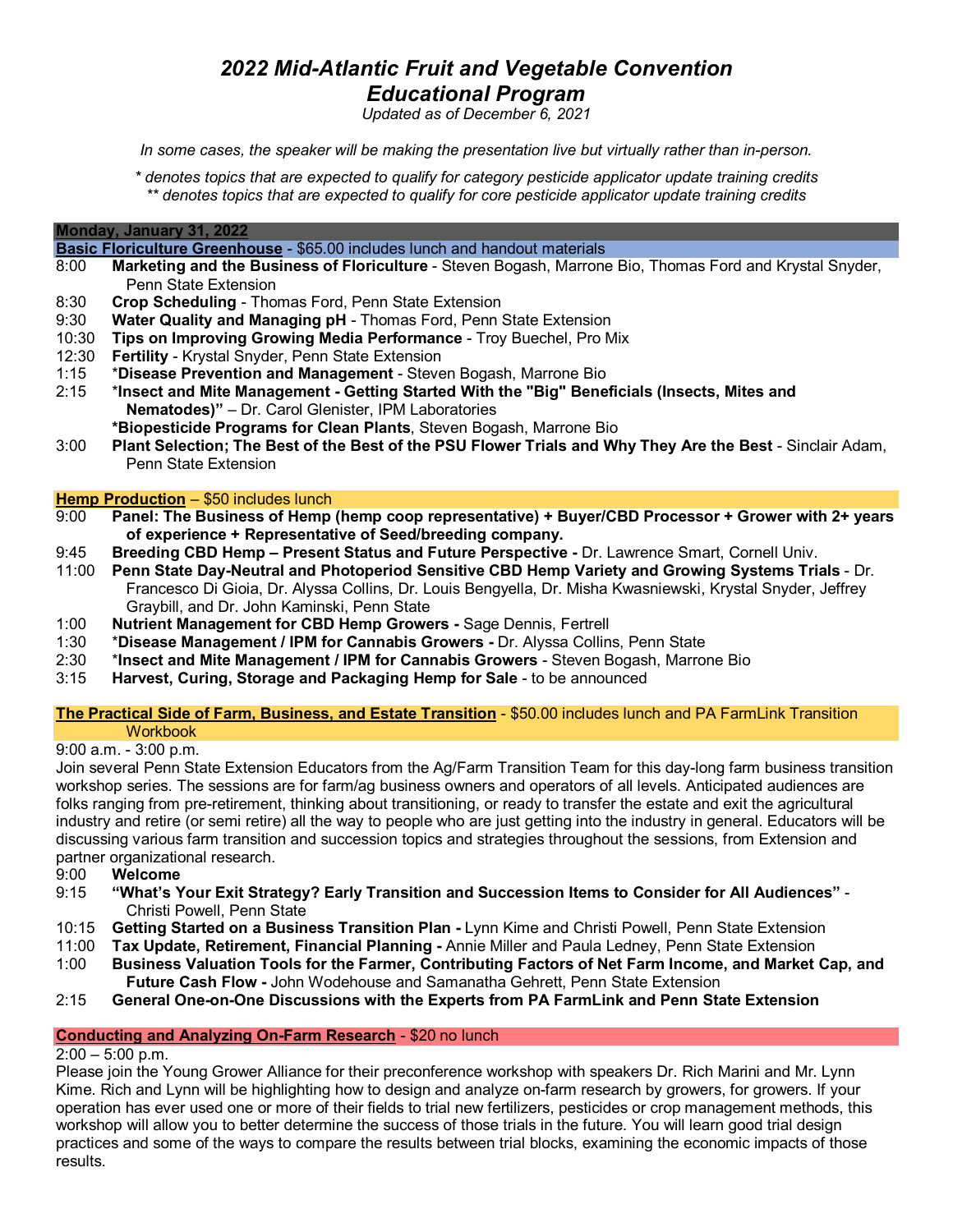#### **FSMA Grower Training -** \$35 includes lunch and manuals

9:00 a.m. - 5:15 p.m.

This training is for fruit and vegetable growers and others interested in learning about: produce safety, the Food Safety Modernization Act (FSMA) Produce Safety Rule, Good Agricultural Practices (GAPs), and co-management of natural resources and food safety. This PSA course is one way to satisfy the grower training requirement of the FSMA Produce Safety Rule as outlined in Section 112.22(c). Participants in the course will learn about:

• Microorganisms relevant to produce safety and where they may be found on the farm;

• How to identify microbial risks, practices that reduce risks, and how to implement produce safety practices on the farm;

• Requirements in the FSMA Produce Safety Rule and how to meet them.

After attending the entire course, participants will be eligible to receive a certificate from the Association of Food and Drug Officials (AFDO) that verifies they have completed the training course. The Pennsylvania Food Safety Resource Center is providing funds to cover AFDO certification fees and course material costs for this workshop.

#### **Pesticide Applicators License Training** - \$65 includes lunch and manual

#### 9:00 am – 4:00 pm

If you intend to purchase and/or apply restricted use pesticides for the purpose of producing an agricultural commodity on land which is owned or rented by you, then you need a Pennsylvania Department of Agriculture Pesticide License. To become a certified private applicator, testing is required. This full day session on January 31 will cover the basics and prepare you for the pesticide applicator's exam which will take place the next morning at the Hershey Lodge, February 1, from 8:30 a.m. – 11:30 a.m.

**Bringing the Farm to School: A Training Program for Agricultural** Producers – Free, no lunch

12:00 to 4:00 p.m.

The Maryland Department of Agriculture in partnership with the University of Maryland Extension (UME) Agriculture and Food Systems (AgFS) and the Maryland State Department of Education will conduct an USDA Farm to School Producer Training for Maryland producers interested in selling local food to Maryland's school districts and eligible providers. The intent of the workshop is to give agricultural producers training and tools to build their capacity to launch or grow efforts to market to schools, therefore increasing sales to schools for farmers while expanding farm to school activities for students in schools and communities across the nation. To register visi[t https://forms.gle/kxdG7whhusF5LdC7A](https://forms.gle/kxdG7whhusF5LdC7A)

#### **Farm Market Tour -** \$70 includes lunch

8:00 a.m. - 5:30 p.m. Bus departs from and returns to the Hershey Lodge. This year's tour will include five stops. **Butcher's Farm Market** - Newport, PA

This farm was started with an acre of pumpkins in 1990, and has since expanded to 100 acres with a wide range of vegetable, tree fruit, and berry crops being grown. The operation now includes a farm market with a kitchen and bakery, and starting in 2012 began offering a range of agritainment activities and events for their customers. They also offer school tours and fundraising options, grow 500 acres of row crops and raise turkeys also. <http://www.butchersfarmmarket.com/>

### **Whispering Pines Fruit Farm and Country Market** - Mt. Pleasant Mills, PA

Besides growing tree fruit and berries, this family farm operation includes a recently constructed modern market facility that carries produce, groceries, bulk foods, spices, and general merchandise. A deli and bakery are also a part of the operation. <https://wpfruitfarm.net/>

### **Rusty Rail Brewing Company** – Mifflinburg, PA

We'll have lunch at Rusty Rail Brewing Co., a regional brewery, brewpub, and event venue that was started in 2013 and opened to the public in 2015. This business is located in a massive building built in 1911 that had been used for producing Model T car bodies and now has been restored in detail and called "probably the most beautiful brewery in Pennsylvania". The business has expanded rapidly, and their craft beers are now available across most of PA and in seven other states.<https://www.rustyrailbrewing.com/>

### **Pik Rite, Inc. -** Lewisburg, PA

Pik Rite is a manufacturer of tomato, cucumber, melon, pepper, and carrot harvesters, manure spreaders, and municipal equipment. This 30-year-old company now has over 80 employees, and has provided equipment for customers across the U.S. and in 27 other countries. They also do custom fabrication. We'll tour their 67,000 square foot manufacturing facility, so tour attendees are asked to wear closed boots or shoes and to bring their own safety glasses if possible; if not, glasses will be provided. <https://www.pikrite.com/>

### **Davy's Fresh Market** - Lewisburg, PA

Davy's is a new market, only established in 2019, but has been growing since the market opened its doors. The operation now consists of a market that sells produce grown on many local farms, plus a greenhouse, bakery, and deli. <https://www.davysfreshmarket.com/>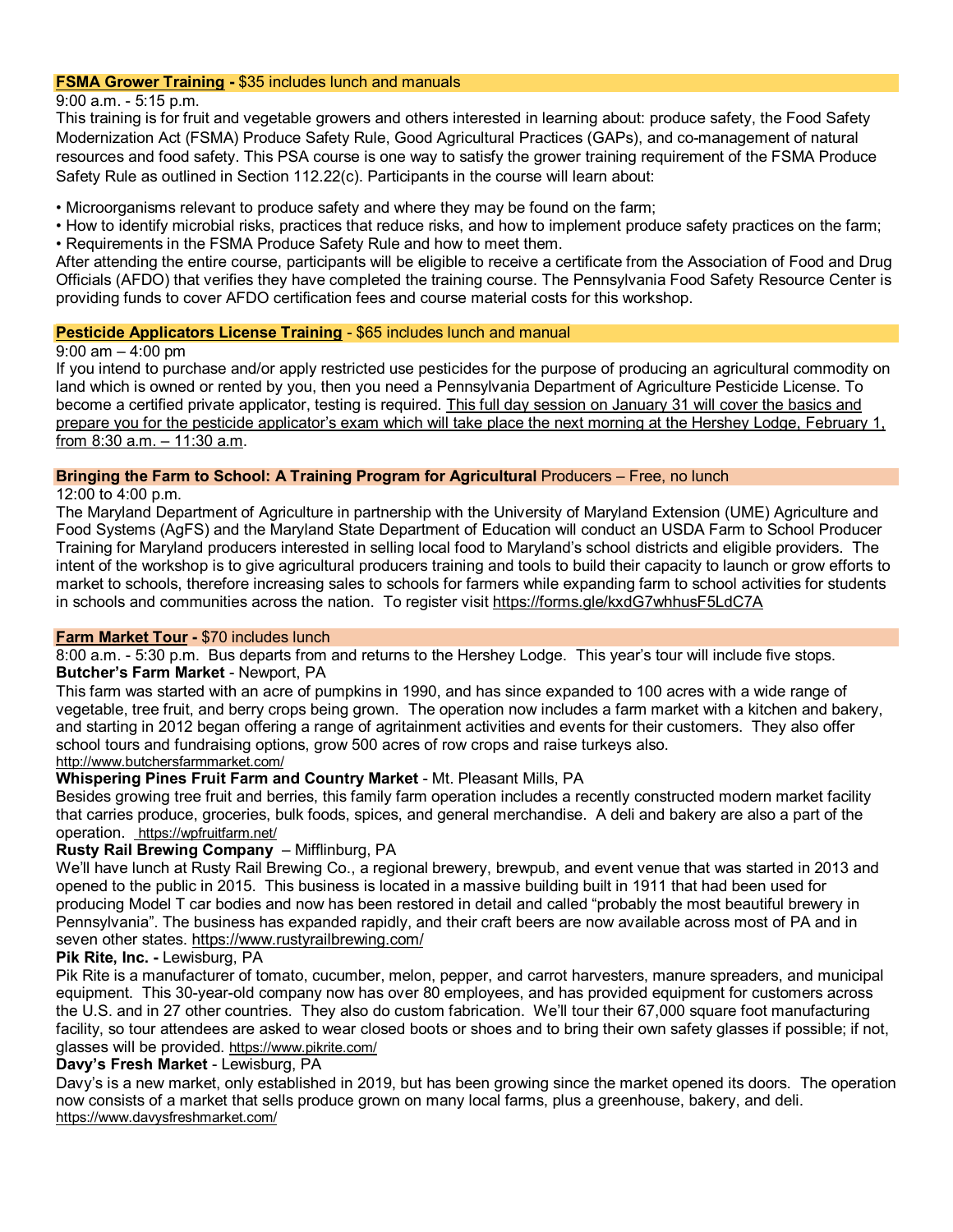**Vine Crops –** Trinidad Room

- 9:00 **\*Downy Mildew Management on Cucumber and Cantaloupe -** Dr. Margaret McGrath, Cornell Univ.
- 9:45 **Update on Vine Crops Varieties** Jay Ruwet, Gowan Seed Company

# **Peppers/Eggplant -** Magnolia Room ABC

- 9:00 **Common Challenges in Producing Specialty Peppers -** Leonard Burger III, Burger's Farm
- Panel Discussion on Cultivars Thomas Pagels, Stokes Seeds; James Cicalese, Seedway; and Marie Bourguignon, Seminis

## **Asparagus -** Crystal Room

- 9:00 **Asparagus Varieties for Commercial Production -** Scott Walker, Walker Brothers Asparagus
- 9:45 **Asparagus CHO Management and High Tunnel Production Strategies for High Yields**
	- Dr. Daniel Drost, Utah State Univ.

### **Snap Beans - Empire Room AB**<br>9:00 **\*Impact of Herbicide Tir**

- 9:00 **\*Impact of Herbicide Timing for Postemergence Weed Control in Snap Beans -** Dr. Mark VanGessel, Univ. of Delaware
- 9:45 **Snap Bean Panel- How to Grow Profitable Snap Beans -** Arthur King, Harvest Valley Farms

#### **Alliums -** Empire Room CD

- 9:00 **\*Insecticide Programs for Management of Onion Thrips -** Dr. Karly Regan, Penn State Extension
- 9:45 \***Identification and Management of Common Foliar Diseases of Onion -** Dr. Beth Gugino, Penn State

# **Food Banking -** Wild Rose Room

- 9:00 **Working With Your Local Food Bank -** Panel: Food Sourcers from PA Food Bank, Moderator: Robert Amsterdam, Feeding America
- 9:45 **PASS & Other Gov't Programs Supporting Farm to Food Banks -** Panel: Thomas Mainzer, Feeding PA; Brian Campbell, Brian Campbell Farms; Moderator: Robert Amsterdam, Feeding America

#### **What is the Return on Your Marketing Dollars? -** Cocoa Terrace/Cocoa 1

- 9:00 **Do You Know the Return On Your Marketing Investments? -** John Wodehouse, Penn State Extension
- 9:45 **Farm Marketing in a Changing Marketplace; Dealing with Supply Chain Disruptions:** Dr. Robin Brumfield, Rutgers Univ.

# **Tree Fruit -** Nigerian Room

- 9:00 **Invocation** Ed Weaver
- 9:05 **President's Address** Ben Keim
- 9:15 \*\***Making Effective Comments to EPA/USDA that Have Impact** Dr. Clayton Myers, USDA Office of Pest Management
- 10:00 \***The Latest on Spotted Lanternfly** Dr. David Biddinger, Penn State Univ

#### **Keynote Speaker** – Nigeran/Trinidad Room – *sponsored by the American Fruit Grower and American Vegetable Grower magazines.*

#### 11:00 **Roller Coaster Economics and the Management Mindset -** Dr. David Kohl, Virginia Tech

The economic environment is surrounded by uncertainty, but also opportunities for those with a high business IQ and financial management mindset. Join Dr. Kohl as he discusses macroeconomic variables ranging from global economic trends to inflation, interest rates, supply chain disruptions, and consumer trends that will impact the financial bottom line. Given these trends, what are time-tested business and financial practices that will place the odds of success in your favor? Practical tips, techniques, and tools will be presented that can be used in your business, family and personal life based upon his decades of engagement with agricultural businesses, research and even business ownership.

#### **Tuesday Afternoon, February 1, 2022**

#### **Respirator Fit Testing –** Tower Room 1

#### 12:00 to 5:00 p.m.

Mid-State Health will be providing free respirator fit tests that are required by WPS and OSHA regulations for pesticide applicators applying pesticides that require respirators. Walk-ins are welcome but growers can sign up ahead of time for a 15-minute time slot to have their respirator fit test and secure a spot/time. The test is free but Convention registration is required. Due to COVID-19, growers will be required to bring their own respirator for the test and should be clean shaven for a proper seal. To sign up for a time slot for your fit test, go to [https://tinyurl.com/mafvc2022-respirator-fit-test.](https://nam10.safelinks.protection.outlook.com/?url=https%3A%2F%2Ftinyurl.com%2Fmafvc2022-respirator-fit-test&data=04%7C01%7Cdaniel.weber%40psu.edu%7C3a39ec4ce6764157888308d9b434d392%7C7cf48d453ddb4389a9c1c115526eb52e%7C0%7C0%7C637738961239133046%7CUnknown%7CTWFpbGZsb3d8eyJWIjoiMC4wLjAwMDAiLCJQIjoiV2luMzIiLCJBTiI6Ik1haWwiLCJXVCI6Mn0%3D%7C3000&sdata=jpHhgDaLkWQO78MqAfNf9J8ZQIprWPPmw38%2F9w%2B2Oc4%3D&reserved=0) If you have any questions, Shane Williams at [stw5035@psu.edu](mailto:stw5035@psu.edu) or 814-863-9606.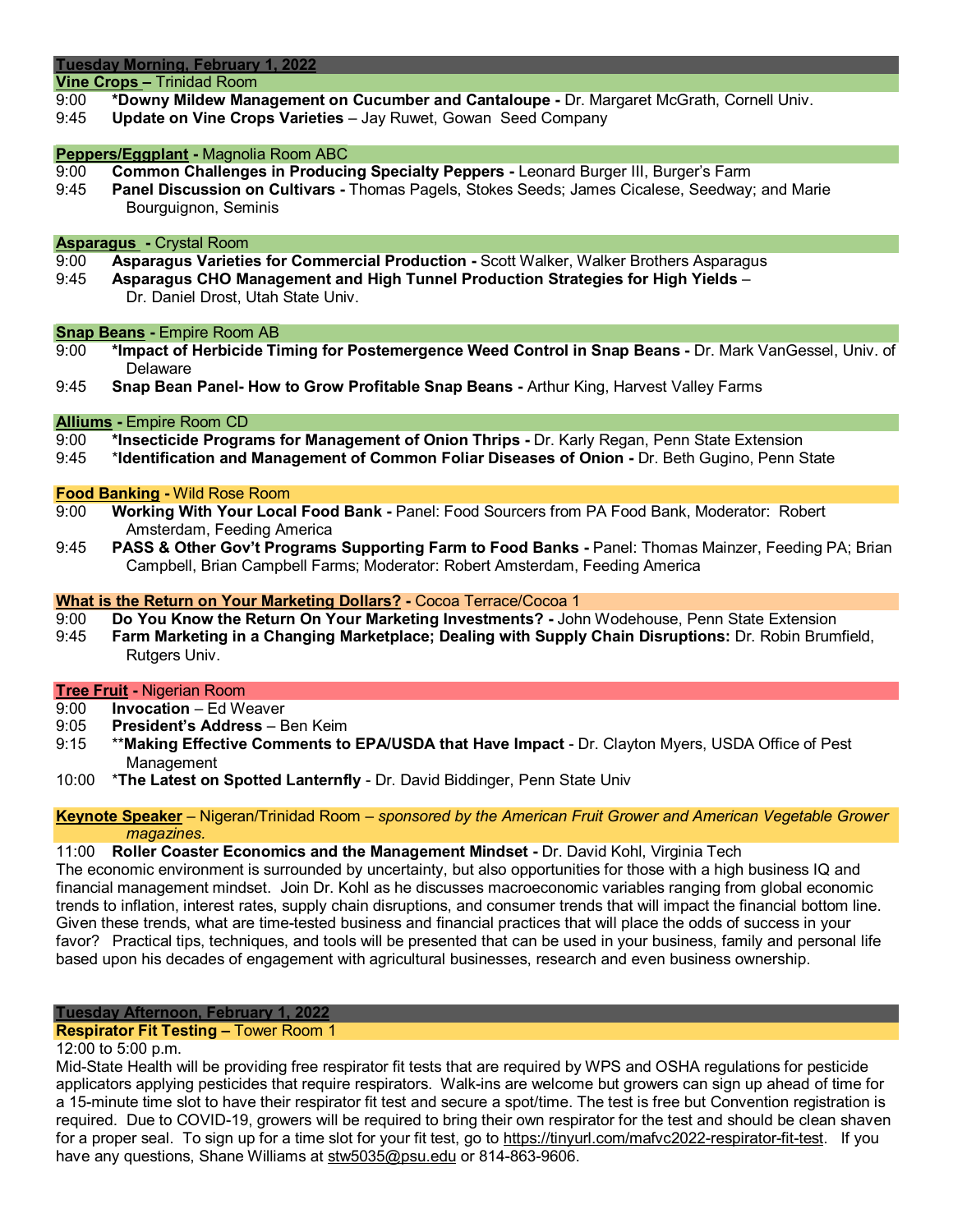#### **Pumpkins/Winter Squash -** Trinidad Room - *sponsored by the American Vegetable Grower magazine*

- 1:30 **\*Can Dual Magnum Be Applied Over Pumpkin Vines? -** Dwight Lingenfelter, Penn State
- 2:00 **\*Managing Powdery Mildew and Bacterial Diseases on Pumpkin -** Dr. Margaret McGrath, Cornell Univ.
- 2:30 **\*\*Pesticide Formulations and Adjuvant Demonstration -** Genevieve Christ, Penn State
- 3:15 **To Be Announced**
- \*\* The Health and Status of Squash Bees Laura Jones, Penn State

#### **General Vegetables I -** Magnolia Room ABC

- 1:30 **Tarping to Reduce Tillage in Small-Scale Organic Vegetables -** Ryan Maher, Cornell Univ.
- 2:00 **Breeding for Year-Round Lettuce Production and its Multiple Challenges -** Dr. Germán Sandoya, Univ. of Florida
- 2:30 **\*Vegetable Seed Treatment and Coating Technologies -** Dr. Alan Taylor, Cornell Univ.
- 3:15 **\*\*Herbicide Activity, Symptomatology, and Off-Target Movement in Specialty Crops -** Dr. Lynn Sosnoskie, Cornell Univ.
- 4:00 **\*\*Understanding and Mitigating Pesticide Resistance -** Dr. Karly Regan, Penn State Extension

# **Soil Health/Cover Crops -** Crystal Room

- 1:30 **Cover Crops, A Big Part of Successful Vegetable Crops -** Arthur King, Harvest Valley Farms
- 2:00 **Winter/Summer Cover Cropping Options Influences Vegetable Productivity in Irrigated Systems -** Dr. Daniel Drost, Utah State Univ.
- 2:30 **Improving Soil Health and Crop Performance in Vegetable Rotations With a Focus on Cover Crops -** Dr. Gordon Johnson, Univ. of Delaware
- 3:15 **Cashing in on Your Soil Health Story -** Steve Groff, ICover Crop Coaching
- 4:00 **Assistance Available to Producers to Promote Soil Health and Guidance for Navigating Conservation Programs -** Scott Heckman, USDA-NRCS

# **General Vegetables II - Empire Room AB**<br>1:30 **Diversified Vegetable Financial I**

- Diversified Vegetable Financial Benchmark Study Franklin Eagan, Pasa Sustainable Agriculture
- 2:00 **Evaluating Carbon Sources for ASD in High Tunnel Production in PA** Raymond Balaguer, Penn State 2:30 **Cabbage Variety Trial: The Results Are In!** - Dr. Elsa Sánchez, Thomas Butzler, Robert Pollock, and Dr.
- Timothy Elkner; Penn State
- 3:15 **Saffron: How to Grow the Most Expensive Herb in the World** Dr. Margaret Skinner; Univ. of Vermont
- 4:00 **Plant Mediated Systems in High Tunnels** Dr. Margaret Skinner; Univ. of Vermont

# **Controlled Environment Ag (Soilless) -** Empire Room CD

- Basil Yield, Quality, and Resource use Efficiency using Alternative Soilless Systems Andy Blunk, Trevor Johnson, Raymond Barbosa, Dr. Francesco Di Gioia, Penn State
- 2:00 **Greenhouse Management of Temperature and Light in the Production of Leafy Greens and Vegetable Transplants -** Dr. Roberto Lopez, Michigan State Univ.
- 2:30 **\*Managing IPM with CEA Strawberries: Common Pest, Disease, and Abiotic Disorders**  Christopher Levine, Cornell Univ.
- 3:15 **Smart Lighting Strategies for CEA -** Dr. Mark W. van Iersel, Univ. of Georgia / Candidus Inc.
- 4:00 **LED Lighting for Indoor Production of Leafy Greens -** Dr. Qingwu (William) Meng, Univ. of Delaware

### **Wholesale Marketing -** Wild Rose Room

- 1:30 **Keynote Speaker: Focus on Sustainability from a Retail Perspective** Jessica Printy, Groves, The GIANT **Company**
- 2:30 **Indoor Farms: One Solution for Year-Round Sustainable Produce** Abby Prior, Bright Farms
- Sustainability from a Distributor Perspective Mikey Azzara, Zone 7
- 3:45 **Produce Auction Strategy and Success**  Becky Clawson and Jeff Stoltzfus, Penn State Extension

#### **POS and Reservation Systems -** Cocoa Terrace/Cocoa 1

- 1:30 **Considerations for Evaluating POS Systems -** Sarah Cornelisse, Penn State Extension
- 2:00 **POS and Inventory Management Systems Overview -** John Wodehouse, Penn State Extension
- POS Panel John Fendrick, Keith Zimmerman, Plumb Creek Farm
- 3:15 **Reservation Systems Options and Comparisons -** John Fendrick, Keith Zimmerman, Plumb Creek Farm
- 4:00 **Farm Stay Online Reservation Systems** Angela Tweedy, Univ. of Vermont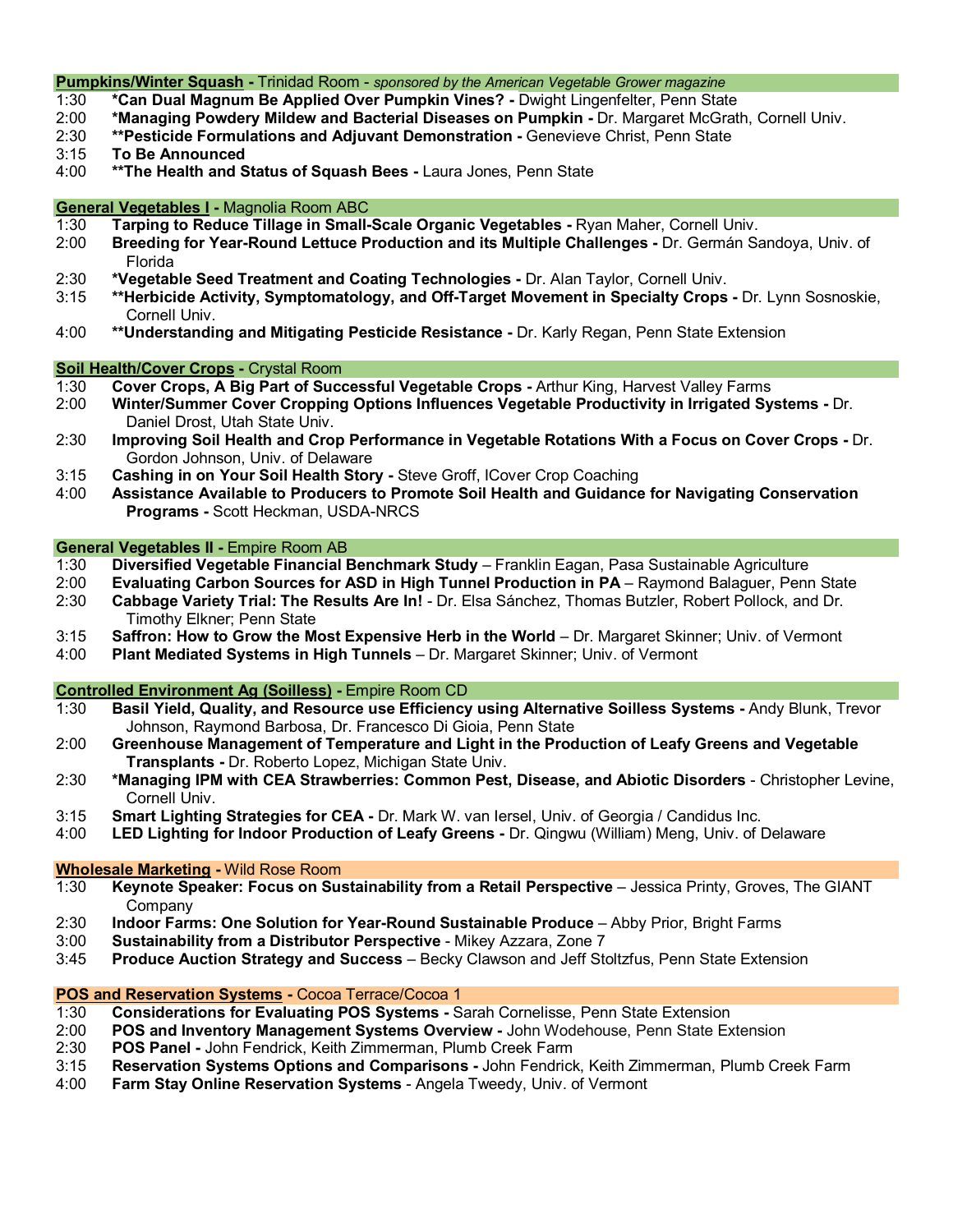#### **Pome Fruit -** Nigerian Room - *sponsored by the American Fruit Grower magazine*

- 1:30 \*\***Respirator Fit Testing Made Easy**  James Harvey, Penn State
- 2:00 **Grower Evaluation of New Apple Rootstocks (Grower Panel)** Matt Harsh, MD, Blake Slaybaugh, PA, Jason Mattson, VA, Gary Mount, NJ
- 3:00 \***Update on Rapid Apple Decline** Dr. Kari Peter, Penn State
- 3:30 \***Goodling Lecture: The Future Development of Plant Growth Regulators & Biorational Products** Dr. Steve McArtney, Valent Biosciences
- 4:30 **SHAP Business Meeting**

### **Wednesday Morning, February 2, 2022**

#### **Respirator Fit Testing –** Tower Room 4

#### 8:00 a.m: to 12:00 p.m.

Mid-State Health will be providing free respirator fit tests that are required by WPS and OSHA regulations for pesticide applicators applying pesticides that require respirators. Walk-ins are welcome but growers can sign up ahead of time for a 15-minute time slot to have their respirator fit test and secure a spot/time. The test is free but Convention registration is required. Due to COVID-19, growers will be required to bring their own respirator for the test and should be clean shaven for a proper seal. To sign up for a time slot for your fit test, go to [https://tinyurl.com/mafvc2022-respirator-fit-test.](https://nam10.safelinks.protection.outlook.com/?url=https%3A%2F%2Ftinyurl.com%2Fmafvc2022-respirator-fit-test&data=04%7C01%7Cdaniel.weber%40psu.edu%7C3a39ec4ce6764157888308d9b434d392%7C7cf48d453ddb4389a9c1c115526eb52e%7C0%7C0%7C637738961239133046%7CUnknown%7CTWFpbGZsb3d8eyJWIjoiMC4wLjAwMDAiLCJQIjoiV2luMzIiLCJBTiI6Ik1haWwiLCJXVCI6Mn0%3D%7C3000&sdata=jpHhgDaLkWQO78MqAfNf9J8ZQIprWPPmw38%2F9w%2B2Oc4%3D&reserved=0) If you have any questions, Shane Williams at [stw5035@psu.edu](mailto:stw5035@psu.edu) or 814-863-9606.

#### **Tomatoes -** Magnolia Room ABCD - *sponsored by the American Vegetable Grower magazine*

- 9:00 **Tomato Breeding Update -** Jonathan Bonfiglio, Penn State
- 9:30 \*\***Protecting Water Resources During Mixing and Loading -** Megan Chawner, Penn State Extension
- 10:15 **\*Tomato Spotted Wilt Virus -** Dr. Anna Whitfield, North Carolina State Univ.
- 11:00 **Transplant Panel –** Greg Baitinger, grower; David Miller, Miller Plant Farm;
- 11:30 **PVGA Annual Meeting**  Crystal Room All members are urged to attend.

# **General Vegetables - Crystal Room**<br>9:00 **\*Pigweed Identification, He**

- 9:00 **\*Pigweed Identification, Herbicide Resistance Screening, and Effective Management Strategies -** Dr. Lynn Sosnoskie, Cornell Univ.
- 9:30 **High Heat and Vegetable Production -** Dr. Gordon Johnson, Univ. of Delaware
- 10:15 **Managing Weather and Climate Risk in F&V Production Systems with a Focus in Subtropical Climates -** Dr. Clyde Fraisse, Univ. of Florida
- 11:00 **How I Manage Poorly Drained Fields** Todd Wilson, Tiny Seed Farm
- 11:30 **PVGA Annual Meeting**  All members are urged to attend.

# **Greenhouse Ornamentals - Empire Room AB**<br>9:00 **\*\*Surfactants and Adjuvants - Krystal**

- 9:00 **\*\*Surfactants and Adjuvants -** Krystal Snyder, Penn State Extension
- 9:30 **Best of the Penn State Flower Trials I**  Sinclair Adam, Penn State Extension
- 10:15 **\*Herbaceous Perennials: Sorting out the Good and Bad Bugs? -** Dr. Stanton Gill, Univ of Maryland Extension
- 11:00 \***Root Out Root Diseases-Managing Hidden Diseases in the Greenhouse**  Margery Daughtrey, Cornell Univ.
- **Best of the Penn State Flower Trials II Sinclair Adam, Penn State Extension**

#### **Organic Vegetable Production -** Empire Room CD

- 9:00 **Soil Steaming for High Tunnels -** Becky Maden, Univ. of Vermont Extension
- 9:30 \***Aphid Control for High Tunnels During Cold Temperatures -** Dr. Laura Ingwell, Purdue Univ.
- 10:15 **Anaerobic Soil Disinfestation (ASD) for Organic High Tunnels -** Dr. Francesco Di Gioia, Penn State
- 11:00 **Winter Squash Trials at the Rodale Institute –** Dr. Gladis Zinati, Rodale Institute
- 11:30 **PVGA Annual Meeting**  Crystal Room All members are urged to attend.

#### **Marketing 101 -** Trinidad Room

- 9:00 **Customer Retention by Solving Customer Problems -** To Be Announced
- 10:15 **Post COVID Marketing Data & Consumer Trends -** Miranda Harple, Brian Moyer and Dr. Claudia Schmidt, Penn State Extension
- 11:00 **Resilience through Diversification: Intro to Restaurant Sales -** Becky Clawson, Penn State Extension
- 11:30 **Storytelling for Your Business -** Miranda Harple, Penn State Extension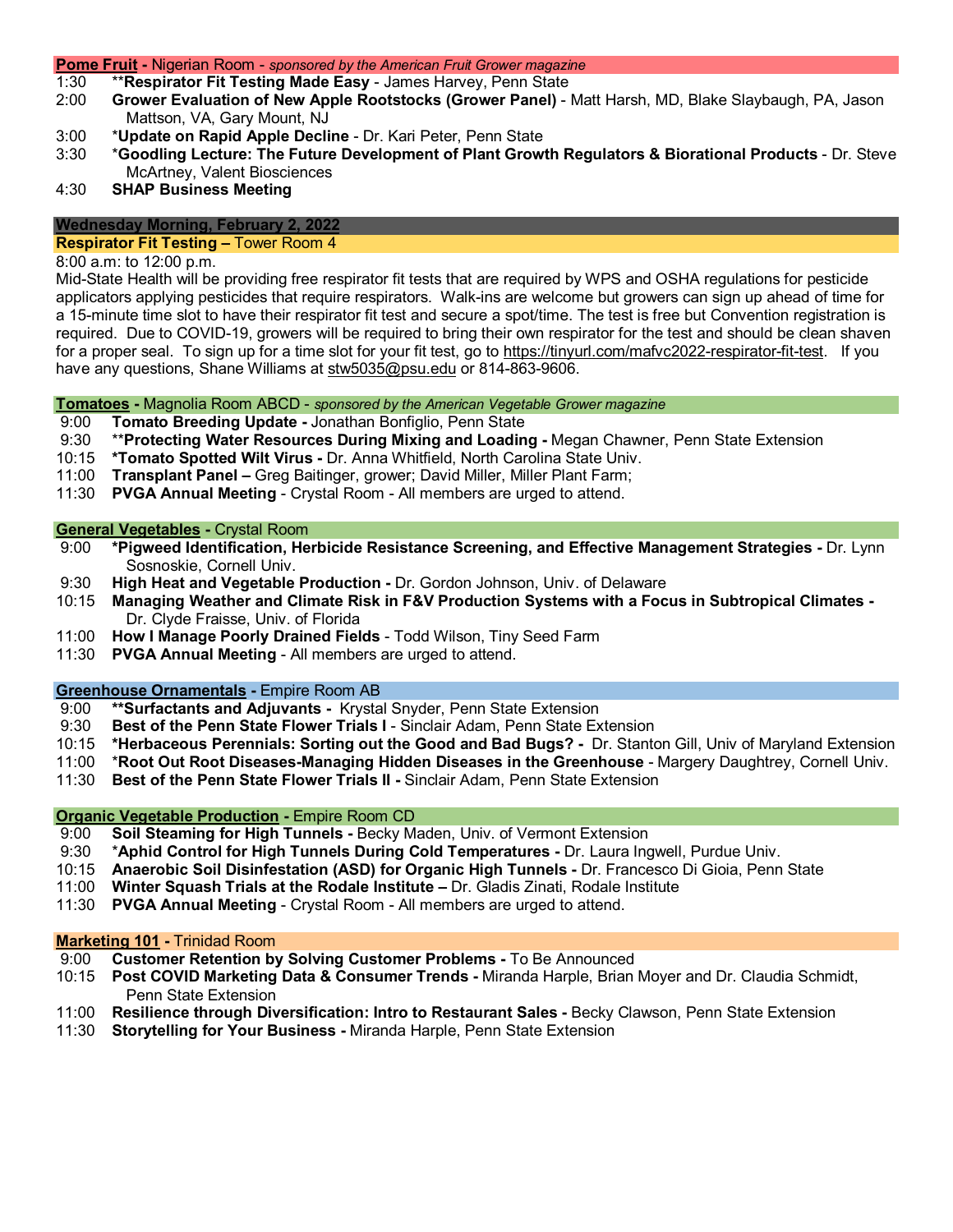#### **Small Fruit –** Wild Rose Room

- 9:00 **\*Fungicide Resistance in Major Pathogens Attacking Strawberries -** Dr. Mengjun Hu, Univ. of Maryland
- 9:30 **New Strawberry Varieties from NCSU and Other Breeding Programs -** Dr. Gina Fernandez, North Carolina State Univ.
- 10:15 **Containerized Day-Neutral Strawberry Production – What We're Learning**  Dr. Timothy Elkner and Kathy Demchak, Penn State Extension
- 11:00 **\*Current Issues in Strawberry Diseases and Management -** Dr. Natalia Peres, Univ. of Florida
- 11:30 **\*Microclimate and Disease Risk under Row Covers for Strawberries -** Dr. Mengjun Hu, Univ. of Maryland

### **Labor/Farm Management –** Cocoa 1

- 9:00 **Managing Your Farm Finances** Dr. Jayson Harper, Penn State
- 10:15 **General Risk - What is it and How to Manage It.** Dr. Jayson Harper, Penn State
- 11:00 **Legal Liability Risks from Business Invitees on the Farm** Jackie Schweichler, Penn State Law

- **Pome Fruit** Nigerian Room *sponsored by the American Fruit Grower magazine*<br>9:00 **\*Codling Moth and Oriental Fruit Challenges Revisited What's f** 9:00 \***Codling Moth and Oriental Fruit Challenges Revisited – What's Next?** - Dr. Greg Krawczyk, Penn State
- 9:30 **Making More Effective Use of the NEWA System** Mr. Jon Clements, Univ. of Massachusetts
- 10:15 **Utilizing Soil & Leaf Analysis to Determine Fertilizer Needs** Dr. Megan Muehlbauer, Rutgers Univ
- 10:45 \***Survival of** *Erwinia amylovora* **in Fire Blight Cankers in Apples & Pears Trees** Dr. Srdjan Acimovic, Virginia Tech
- 11:15 **Update from US Apple** Chris Gerlach, US Apple
- 11:30 \***Use of ProTone in Apples** Dr. Steve McArtney, Valent BioSciences

### **Spanish** – Cocoa Terrace

- 9:00 **Welcome and Ice Breaker**
- 9:30 **Hands-on Grafting** Don Seifrit and Maria Gorgo, Penn State Extension.
- 10:30 **Breeding for Year-Round Lettuce Production and its Multiple Challenges** German Sandoya, Univ. of Florida
- 11:30 **Economic Opportunities for New Beekeepers** Margarita Lopez-Uribe, Penn State
- 11:45 **Farm Food Safety** Maria Gorgo, Penn State Extension and Beth Sastre, Virginia Cooperative Extension
- **Catered Lunch** (pre-registration required)

### **Wednesday Afternoon, February 2, 2022**

**Sweet Corn** - Magnolia Room ABCD<br>1:30 **\*Weed Management and 20** 

- 1:30 **\*Weed Management and 20 Years of No-Till Sweet Corn -** Andrew Frankenfield, Penn State Extension
- 2:00 **High Heat and Sweet Corn Quality -** Dr. Gordon Johnson, Univ. of Delaware
- 2:30 **\*History and Projections of Insect Populations, Insecticides, and PestWatch Monitoring -** Dr. Shelby Fleischer, Penn State
- 3:15 **\*Ear Insect Protection in Sweet Corn -** Dr. David Owens, Univ. of Delaware
- 4:00 **\*\*Communicating Pesticide Risk to the Public -** Leah Fronk, Penn State Extension

### **Stone Fruit -** Crystal Room

- 1:30 \*\***Private Applicator Recordkeeping** Ryan Selking, Penn State
- 2:00 \***Accede Use for Thinning Peaches and Nectarines** Dr. Jim Schupp, Penn State
- 2:45 \***Value of Using Clean Plants and Rootstocks** Dr. Libby Cieniewicz, Clemson Univ.
- 3:15 **Ernie Christ Lecture: Ernie's Influence on a Pomological Career** Dr. Rich Marini, Penn State
- 4:00 \***Epidemiology & Control of Peach Rusty Spot** Dr. Norm Lalancette Rutgers Univ.

### **Greenhouse Ornamentals -** Empire Room AB

- 1:30 **The \$64 Question: What Will Spring Bring?**  Chris Beytes, Ball Publishing
- 2:00 **\*Going Down Under: A Close Up Look at Insects That Damage Root Systems -** Dr. Stanton Gill, Univ. of Maryland Extension
- 2:30 **\*\*Chemsweep -** Krystal Snyder, Penn State Extension
- 3:15 **\*Leave Those Leaves Alone-- Managing Foliar Diseases in the Greenhouse -** Margery Daughtrey, Cornell Univ.
- 4:00 **Greenhouse Toolkit: Monitoring Equipment & Environment -** Sinclair Adam and Krystal Snyder, Penn State Extension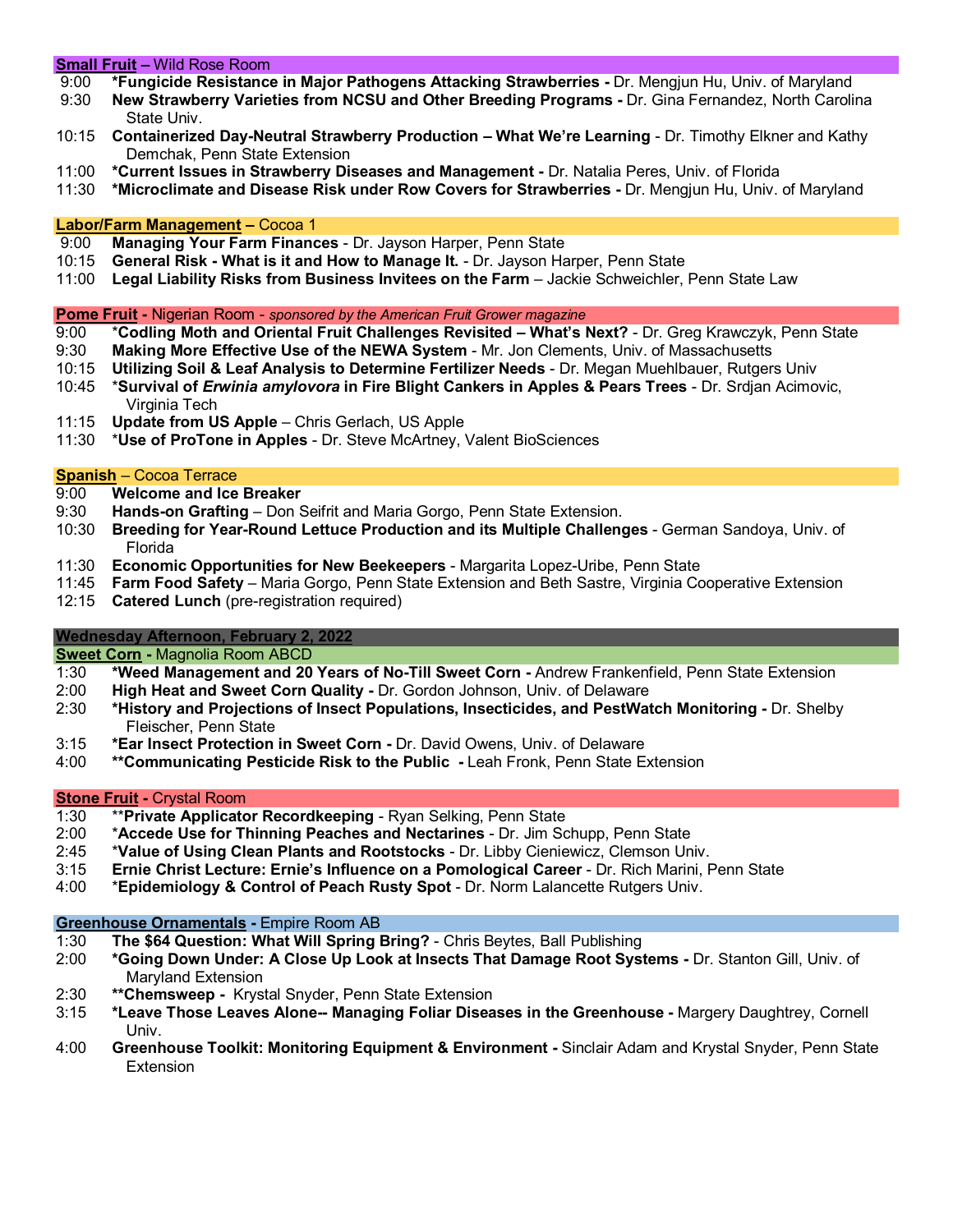#### **Organic Vegetable Production -** Empire Room CD

- 1:30 **Soil Health Indicators at the Rodale Institute –** Dr. Gladis Zinati, Rodale Institute
- 2:00 **\*Dealing with Broad Mites in Organic Production Systems –** Dr. Raymond Cloyd, Kansas State Univ.
- **Deploying Ecological Pest Management Tactics to Manage Pests in Organic Vegetables Dr. Cerruti** Hooks, Univ. of Maryland
- 3:15 **Food Safety Considerations for Organic Vegetable Farms –** Jeffrey Stoltzfus, Penn State Extension
- 4:00 **Spiral Path Farms – How We Manage Weeds –** Will Brownback, Spiral Path Farms

#### **Agritourism -** Trinidad Room

- 1:30 **Taking the Ag-Venture to the Next Level - Agritourism Collaborations** Dr. Claudia Schmidt, Penn State; Christi Powell, Penn State Extension
- 2:00 **Agritourism: What To Do When the Novelty Wears Off -** Hugh McPherson, Maize Quest Fun Park
- 2:30 **Legal Considerations for Agritourism** Jackie Schweichler, Penn State Law
- 3:15 **Managing Agritourism Seasonality –** Panel: Deb Colitas, Valley Fruits and Veggies, Hugh McPherson, Maize Quest Fun Park, and Victoria Baker, Maple Bottom Farm
- 4:00 **Communicating With the Media and Consumers During a Crisis** William Hlubik, Rutgers Cooperative **Extension**

# **Small Fruit –** Wild Rose Room

- 1:30 **An Introduction to Long Cane Raspberry Production-** Lisa Rayburn, North Carolina State Univ.
- 2:00 **Setting Berry Prices: What Works for Our Farms -** Jonathan Strite, Strite Orchards; Arthur King, Harvest Valley Farms, John Shenk, Shenk Berry Farm; Jeffrey Stoltzfus, Penn State Extension/Glen Run Valley View Farm
- 3:15 **Virtual Farm Tour: Catoctin Mountain Orchard -** Robert Black, Catoctin Mountain Orchard
- 4:00 **Let the Sunshine In: An Assessment of Reflective Ground Covers in Blackberry Production**  Dr. Tom Kon, North Carolina State Univ.

# **Labor/Farm Management – Cocoa 1**<br>1:30 **Focus on the H-2A Program**

- 1:30 **Focus on the H-2A Program** Luis Nieves, US Dept. of Labor Wage and Hour
- 3:15 **Retaining and Motivating Good Workers**  Linda Falcone, Penn State

#### **Pome Fruit -** Nigerian Room

### **Advanced Orchard Technology**

- 1:30 **Orchard Apps for Smart Phones & Utilization of Orchard Weather Stations** Jon Clements, Univ. of Massachusetts Extension
- 2:00 **FruitScout® Optical Scanning Use in 2022** Mark Boyer, Ridgetop Orchards and Dr. Rich Marini, Penn State
- 2:45 \*\***Retrofitting Intelligent Spray System of Airblast Sprayers for Sustainable Horticultural Crop Production** Dr. Heping Zhu, USDA-ARS Application Technology Research Unit, Wooster, OH
- 3:15 **Precision Crop Load Management for Apples – from Pruning to Fruitlet** Thinning Dr. Long He, Penn State
- **Precision Agriculture Lightning Talks**<br>3:45 **Unmanned Aerial Vehicle Base** 3:45 **Unmanned Aerial Vehicle Based Fire Blight Disease Detection of Apple Trees** - Md Sultan Mahmud, Penn State
- 3:55 **Green Fruit Detection & Orientation for Robotic Thinning in Apples** Magni Hussain, Penn State
- 4:05 **Deep Learning Based King Flower Identification for Precision Apple Pollination** Xinyang Mu, Penn State
- 4:15 **Heat Transfer in an Open Orchard Equipped with Mobile Heaters During Frost** Weiyun Hua, Penn State

#### **Spanish** – Cocoa Terrace

- 1:30 **Sweet Cherry Pruning Practicum** Justin Weaver, Weaver's Orchard
- 2:30 **Apple Maturity Testing** Macarena Farcuh, Univ. of Maryland
- **Evaluation**

#### **Thursday Morning, February 3, 2022**

**High Tunnels -** Trinidad Room - *sponsored by the American Vegetable Grower magazine*

- 9:00 **Keeping your Soil in Good Shape and Improving Drainage -** Dr. Matthew Kleinhenz, Ohio State Univ.
- 9:30 **Rootstock Selection and Rootstock-Scion Interaction for PA Fresh-Market Tomato Production in High Tunnel -** Dr. Timothy Elkner\*, Andrew Blunk, Dr. Francesco Di Gioia, Penn State Extension
- 10:15 **Soil and Tissue Testing and their Interpretation for In-Season Nutrient Program Adjustments in High Tunnel -** Dr. Francesco Di Gioia and Andrew Blunk, Penn State
- 11:00 **Grafted and Non-grafted Tomato Response to Nitrogen Inputs in High Tunnel Production Systems -** Andrew Blunk and Dr. Francesco Di Gioia, Penn State
- 11:30 **When is it Time to Replace/Upgrade Your Tunnel(s)? -** Harry Edwards, Rimol Greenhouse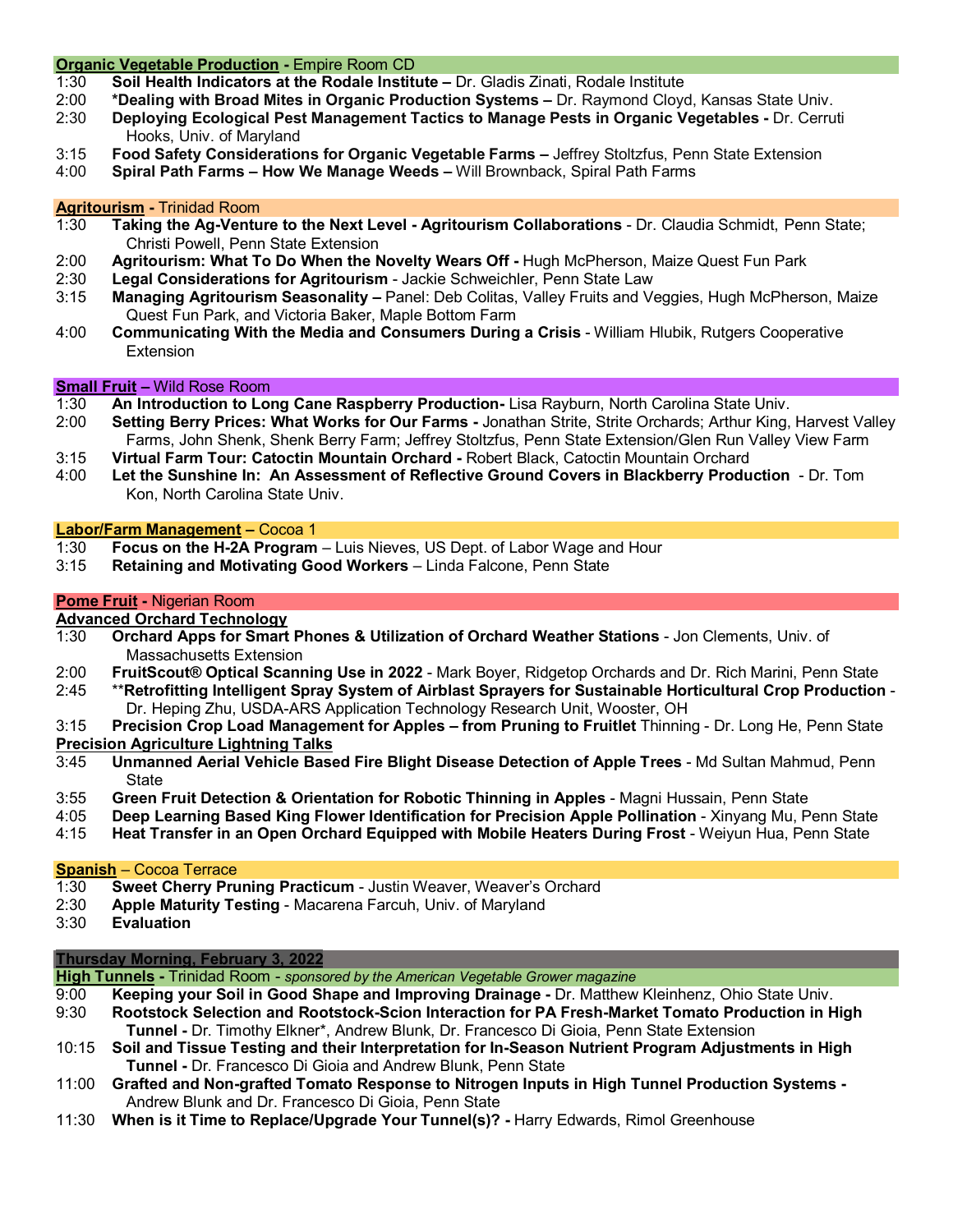#### **Winter Storage Vegetables -** Magnolia ABCD

- 9:00 **\*Weed Control in Beets: Current Herbicides and Novel Technology -** Dr. Lynn Sosnoskie, Cornell Univ.
- 9:30 **Winter Spinach Production and Pest Management -** Susan Scheufele, Univ. of Mass. Extension
- 10:15 **Tips and Tricks to Grow Storage Crops –** Dr. Stephen Reiners, Cornell Univ.
- 11:00 **Growing Brussels Sprouts for Fall and Winter Harvest -** Jan van der Heide, Bejo Seeds
- 11:30 **\*Disease Management on Table Beets and Carrots -** Eric Branch, Cornell Univ.

# **Cut Flowers** - Empire Room AB<br>9:00 **Terra Farms, a Growers**

- 9:00 **Terra Farms, a Growers' Perspective on Producing and Marketing Naturally Grown Fresh Cut Flowers** Andy and Loni Snyder, Terra Farms
- 9:30 **\*Pests of Dahlias and BioControl** Heather Zindash, IPM Consultant
- 10:15 **Woody Ornamentals for the Florist Trade**  Christopher Uhland, Harmony Hill Nursery, LLC
- 11:00 **\*Weed Management in Specialty Cut Flowers** Dr. Andy Senesac, Cornell Cooperative Extension
- 11:30 **\*\*Understanding and Recognizing Pesticide Drift** Thomas Ford, Penn State Extension

## **Potatoes - Empire Room CD**<br>9:00 **PotatoesUSA: Marke**

- 9:00 **PotatoesUSA; Marketing Potatoes-** Bryan Bender, PotatoesUSA and Bender Potatoes and Kayla Dome, **PotatoesUSA**
- 
- 9:30 **National Potato Council Marketing and Research -** Kam Quarles, PotatoesUSA 10:15 **New Tactics and Tools for Controlling Potato Beetles and Wireworms in Potatoes –** Dr. Thomas Kuhar, Virginia Tech
- 11:00 **Growing Organic Potatoes-** Orin Moyer, OriGin Farm
- **Moving from Conventional to Organic Potato Production-** Nolan Masser, Red Hill Farm

## **Direct Marketing -** Cocoa Terrace/Cocoa 1

- 9:00 **Grants and Loan Programs for Farms with Retail Markets -** Michelle Infante-Casella, Rutgers Cooperative **Extension**
- 9:30 **Northeast ERME Grant for Agritourism During the Pandemic -** Dr. Claudia Schmidt, Penn State
- 10:15 **Stop Things From Going Wrong; Avoiding a Crisis Before it Happens**  William Bamka, Rutgers Cooperative **Extension**
- 11:00 **From Food Safety to COVID Safety: Responding to Retail Marketers Needs**  Meredith Melendez, Rutgers Cooperative Extension
- 11:30 **Impacts of Supply Chains and Regulations on Direct Marketing -** Stephen Komar, Rutgers Cooperative **Extension**

# **Small Fruit -** Crystal Room

9:00 **Would My Blueberries Benefit from More Nitrogen? -** Emmalea Ernest, Univ. of Delaware

- 9:30 **Who is Pollinating Our Blueberries? -** Dr. Margarita López-Uribe, Penn State
- 10:15 **Comparing the Production Potential and Nutritional Quality of Container vs Field Grown Blueberry in Central Virginia -** Dr. Reza Rafie and Dr. Rafat Siddiqui, Virginia State Univ.
- 11:00 **What Are Blueberry Trees, and Why Might They Be in Your Future? -** Dr. Wei Yang, Oregon State Univ.
- 11:30 **Strawberry Flower Mapping: The Nitty-Gritty of Predicting Your Yields -** Dr. Edward Durner, Rutgers Univ. (Dr. Durner will be offering a 60-minute hands-on workshop on flower mapping at 12:30 p.m. A limited number of free tickets to the workshop will be distributed at the session.)

**Stone Fruit -** Wild Rose Room - *sponsored by the American Fruit Grower magazine*

- 9:00 \*\***Pollinators & Pesticides** Jamie Kopco, Penn State
- 9:30 \***Advances on Spotted-Wing Drosophila Monitoring and Management** Dr. Cesar Rodriguez, Rutgers Univ.
- 10:15 **Update Your Peach Harvest Windows** Hemant Gohil, Rutgers Cooperative Extension
- 10:45 **National Peach Council Update** Kay Rentzel, NPC
- 11:00 \***Viruses Affecting Stone Fruits** Dr. Libby Cieniewicz, Clemson Univ.
- \*\***Herbicide Drift Considerations for Growers of Sensitive Perennial Fruit Crops Dr. Cain Hickey, Penn State**

### **Pome Fruit-** Nigerian Room

- 9:00 \***Postharvest Apple Rot: What We've Learned in the Orchard & Packing House** Johanny Castro, Penn State
- 9:30 **Culture & Management of Solitary Bees for Pollination** Dr. Natalie Boyle, Penn State
- 10:15 \***Prevent Apples from Rotting: Optimizing Bitter Rot Management** Dr. Kari Peter, Penn State
- 11:00 \*\***Pesticide Container Labeling** Genny Christ, Penn State
- 11:30 \***ReTain & Harvista for Preharvest Drop Control of Gala Apples** Dr. Sherif Sherif, Virginia Tech